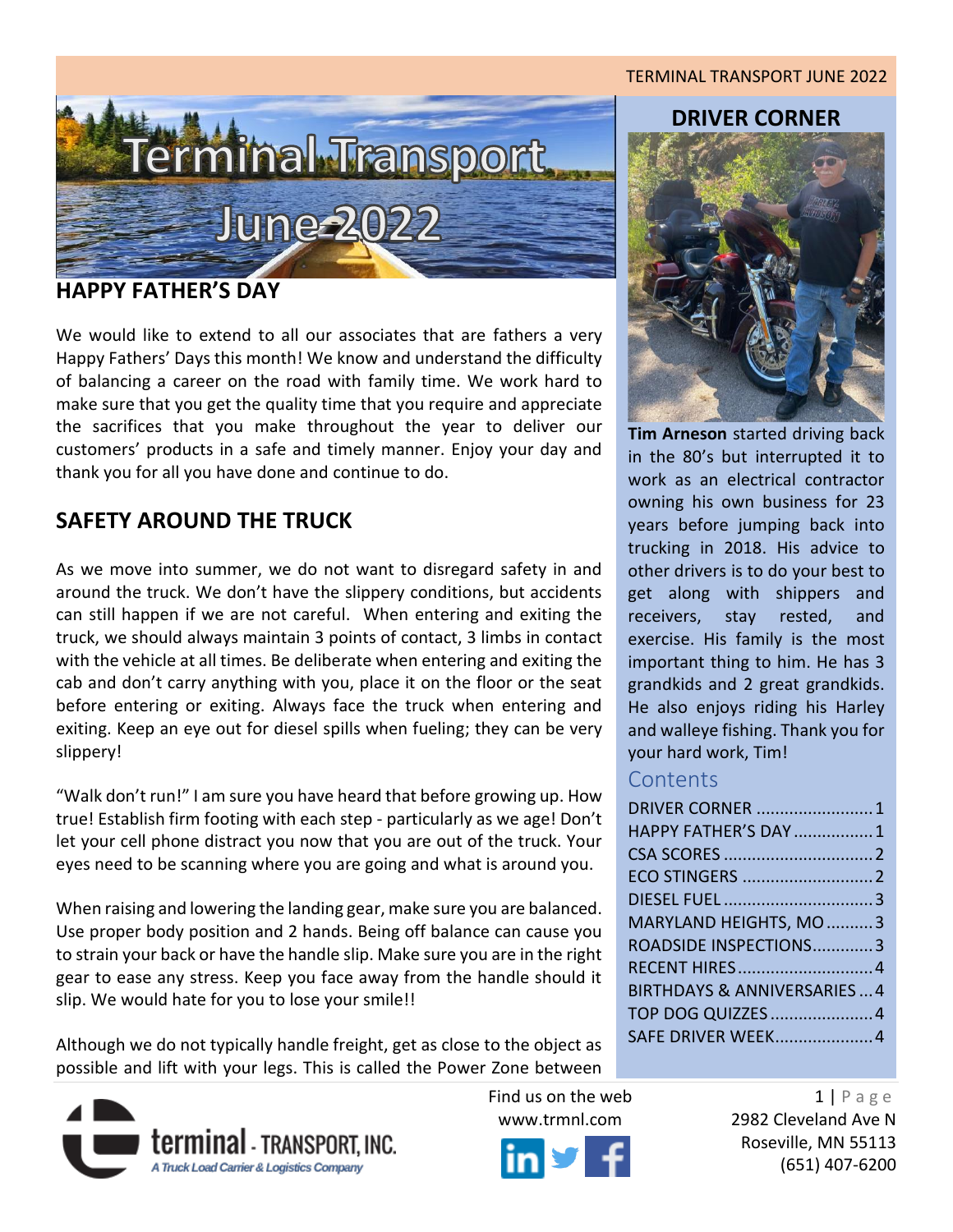#### **CSA SCORES**

| Category                              | <b>Measure</b> | <b>Percentile</b>                               |
|---------------------------------------|----------------|-------------------------------------------------|
| <b>Unsafe</b><br><b>Driving</b>       | 1.83           | 18%                                             |
| <b>Crash</b><br><b>Indicator</b>      | 0.30           | 69%                                             |
| <b>Hours of</b><br><b>Service</b>     | 0.75           | 62%                                             |
| <b>Maintenance</b>                    | 3.57           | 51%                                             |
| <b>Controlled</b><br><b>Substance</b> | 0              | 0%                                              |
| <b>HAZMAT</b>                         | $\mathbf{1}$   | < 5 HM<br>placardable<br>vehicle<br>inspections |
| <b>Driver Fitness</b>                 | 0.00           | 0%                                              |

**Incidents of damage in the past month – 3 nonpreventable:**

- Minivan merged and hit Terminal Truck
- Car hit Truck at Truck stop
- Deer Strike

#### *Safety Bonus Program*

| 10,500<br>miles                 | 10,500+<br>miles  | \$200 |  |
|---------------------------------|-------------------|-------|--|
| 11,500                          | 11,500+           | \$200 |  |
| miles                           | miles             |       |  |
| <b>Moving</b>                   | <b>Determined</b> | \$50  |  |
| <b>MPG</b>                      | threshold         |       |  |
| Long idle %                     | Under 20%         | \$50  |  |
| HOS                             | 0 violations      | \$50  |  |
| compliance                      |                   |       |  |
| Nο                              |                   |       |  |
| citations,                      | 0 issues          | \$50  |  |
| accidents,                      |                   |       |  |
| incidents                       |                   |       |  |
| \$600 monthly! \$7200 yearly!!! |                   |       |  |

mid-thigh and mid-chest. Bend at the knees and lift with your legs not your back. Reaching and moving is a good way to strain a back. This can happen when you are hooking airlines or sliding tandems. So be careful and deliberate.

Another area to watch is when you are opening the doors of the truck or trailer. Spring and summer can offer windy days. Notice the wind and don't allow the doors of the equipment to "Fly Open". This can lead to the doors of the trucks springing open and hinges getting bent so that the doors will not close properly. Trailer doors can take you for a ride or come crashing back into you. Again, be mindful of the weather conditions and use common sense. We do not want any one hurt on a windy day.

# **IDLING**

We are moving into a time of the year with weather cooling off. What does this mean? **It is time to shut your trucks off at night to reduce idle!!** We have a number of drivers that are doing that, which improves your MPG dramatically, but more importantly, it reduces long term wear and tear on the engine. The new engines are not designed to operate at low temperatures and when they do, they carbon up more quickly. As they do it, the engines are forced into more re-gens to burn the excess carbon. In that all the carbon is not burned in the filter, the particulate filter will pre-maturely need to be replaced or cleaned, adding to the operational expense of the truck. Now is the time to take advantage of the weather and reduce you idle over the next several months.

Another item to remember to let your engine cool down prior to shutting off the truck is at the end of the day. This allows the turbo to slow down & cool before shutting off the engine and starving the turbo of oil. Remember to remove winter fronts, and we know as we move into July & August temperatures will increase and you will need to run the engines to keep trucks cool. Let's use common sense. Thank you.

# <span id="page-1-0"></span>**ECO STINGERS**

In 2022 we are continuing to work to improve our fuel efficiency and stability by installing more Eco Stingers on our 2022 series and other later model trailers. We have a number of sets on order through Eco Stinger but they are currently in a model year transition and design with other supply chain issues so we are hoping to continue that project in the late second and beginning the 3rd quarter. Once installed studies have shown





Find us on the web 2 | P a g e www.trmnl.com 2982 Cleveland Ave N Roseville, MN 55113 (651) 407-6200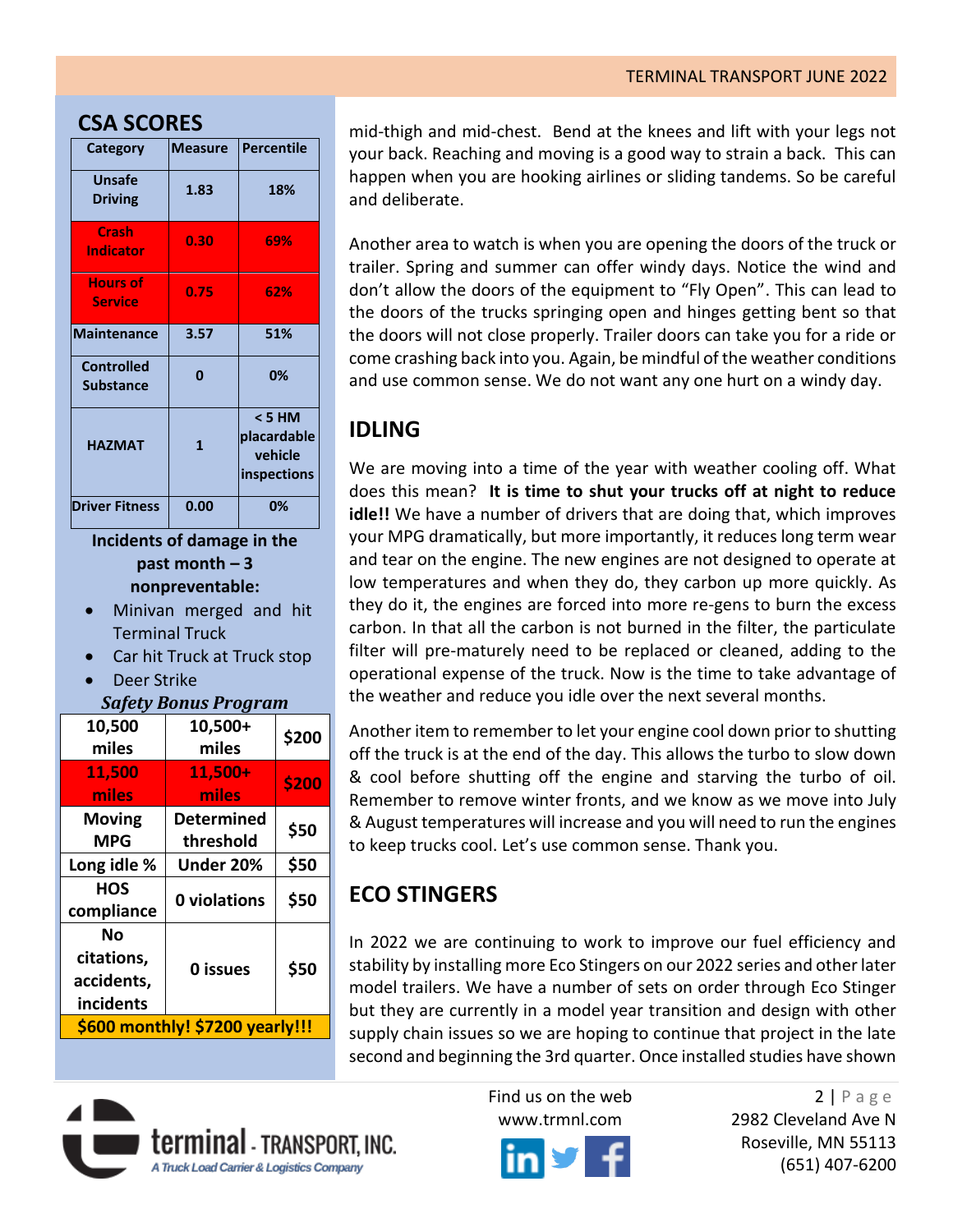## <span id="page-2-0"></span>**DIESEL FUEL**

In a recent article in Transport Topics May 23 issue, higher diesel fuel prices are being propelled by exports and refining capacity. The US is exporting over 1 million gallons of diesel a day to Latin America & Europe due to tightening supplies from Russia. Furthermore, since the Pandemic, at least 13 refineries have shut down. These refineries represent almost 7% of the entire country's production of gasoline, diesel & jet fuel. Even though oil companies and refineries are reporting record profits, few are eager to update these older facilities, spending tens of millions of dollars to comply with new environmental and safety regulations that are now mandated. Furthermore, the green energy push is a head wind to that investment.

In addition, worldwide production has declined 2.13 million barrels per day. Oil industry analyst say, "The big picture on diesel is a slow-moving nightmare. We have closed a lot of refineries and those were big producers, there is a global shortage of capacity and we are losing the capacity faster than we can replace it. There is no easy answer!"

# **ROADSIDE INSPECTIONS LAST MONTH:**

Three bad roadsides:

- Speeding
- OOS Chafing Airline
- Log violation for incorrect shipping # on log We had 5 clean roadsides last month. Thanks to **Darrien Mayfield, Joanna Carney (2x), Kenneth Eastwood, Corbett Charpentier**.

**Citations (3)**:

**Long Idle Cost Last month***: # of Gallons Burned: 1401 Average Fuel Cost: \$5.53 \$\$ Wasted: \$7748*

This is **over \$250 per driver** – wouldn't you rather have this money as a bonus? Do your best to reduce your idle times.

### <span id="page-2-1"></span>**MARYLAND HEIGHTS, MO**

Drivers - this has now turned into a drop and hook. The trailer needs to go into the same dock that our trailer is in currently- so you are required to do a double drop and hook. Comments are in the system to reflect this.

Driver must open trailer doors – bills in the back end of the trailer.

This picture shows **WHAT NOT TO DO.** The trailer should be where the forklift is. If you have questions - ask.







Find us on the web  $3 | P \text{ a } g \text{ e}$ www.trmnl.com 2982 Cleveland Ave N Roseville, MN 55113 (651) 407-6200